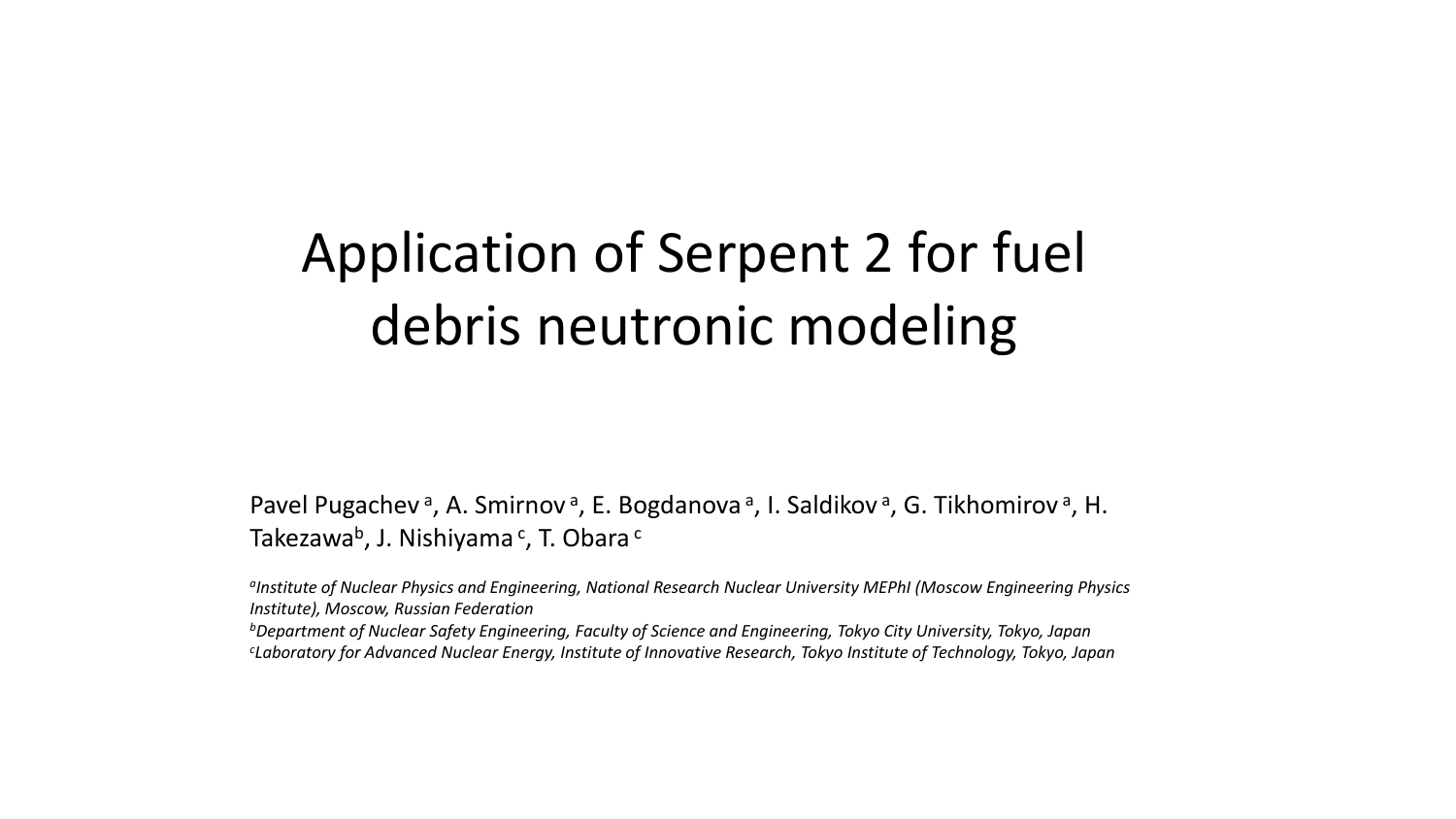#### Content

- Debris removal and its modeling
- Simple falling debris model
- Serpent model optimization
- Current and future tasks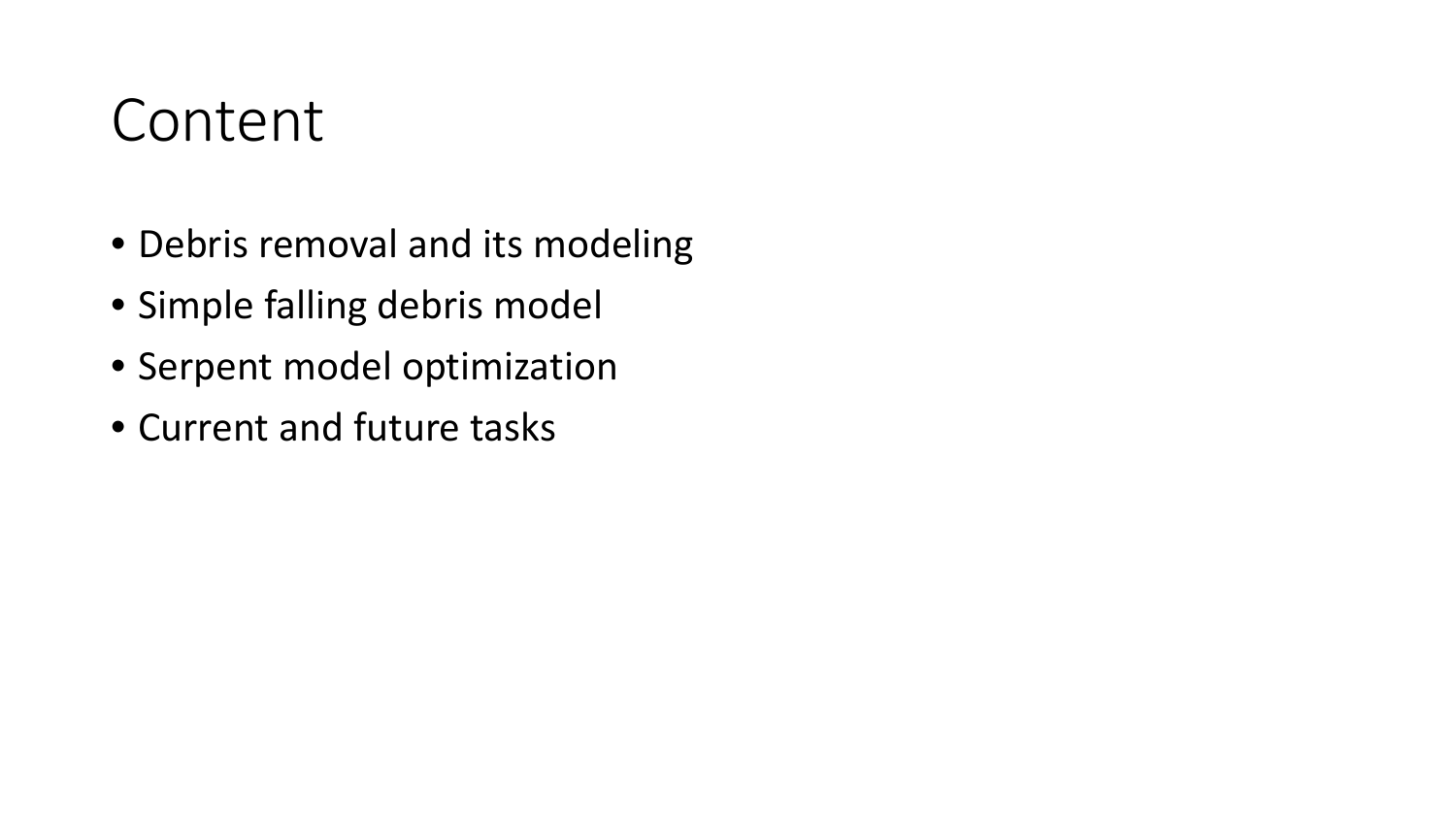#### Aim of the work

The purpose of this work is to develop and verify method to justify safety of corium handling operations.

One of subtasks is to find optimization techniques for related neutronic simulations.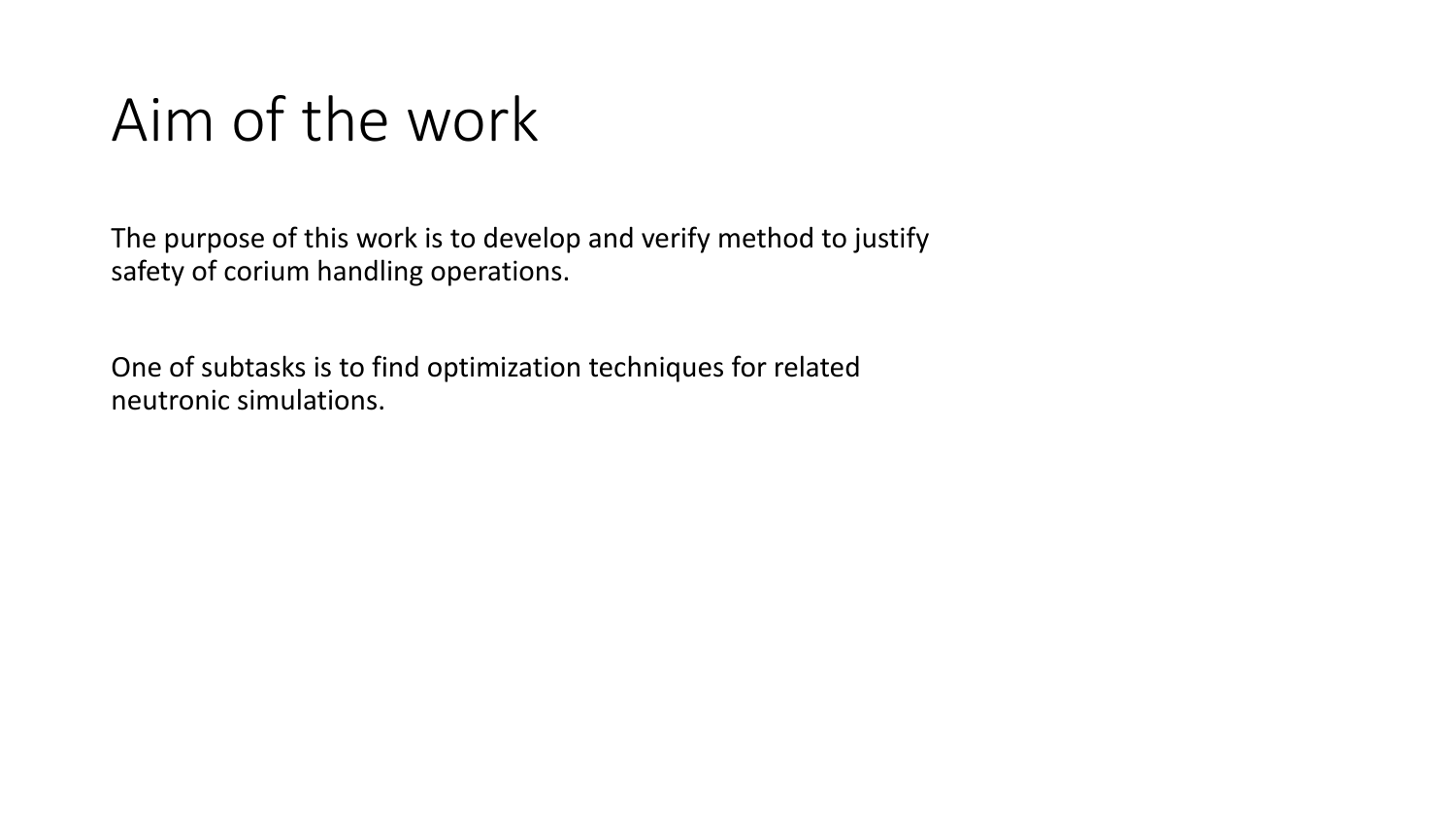## Corium

Corium is lava-like remains of fuel, constructive materials, reactor vessel and concrete.

It is highly radioactive and generates heat.

Keeping it in damaged NPPs units is hard and complex engineering task.

Best solution is to remove it to keep in proper place then. To do so, corium needs to be crumbled to debris and extracted.

During this operation recriticality may occur.



Photo of Fukushima's unit 2 corium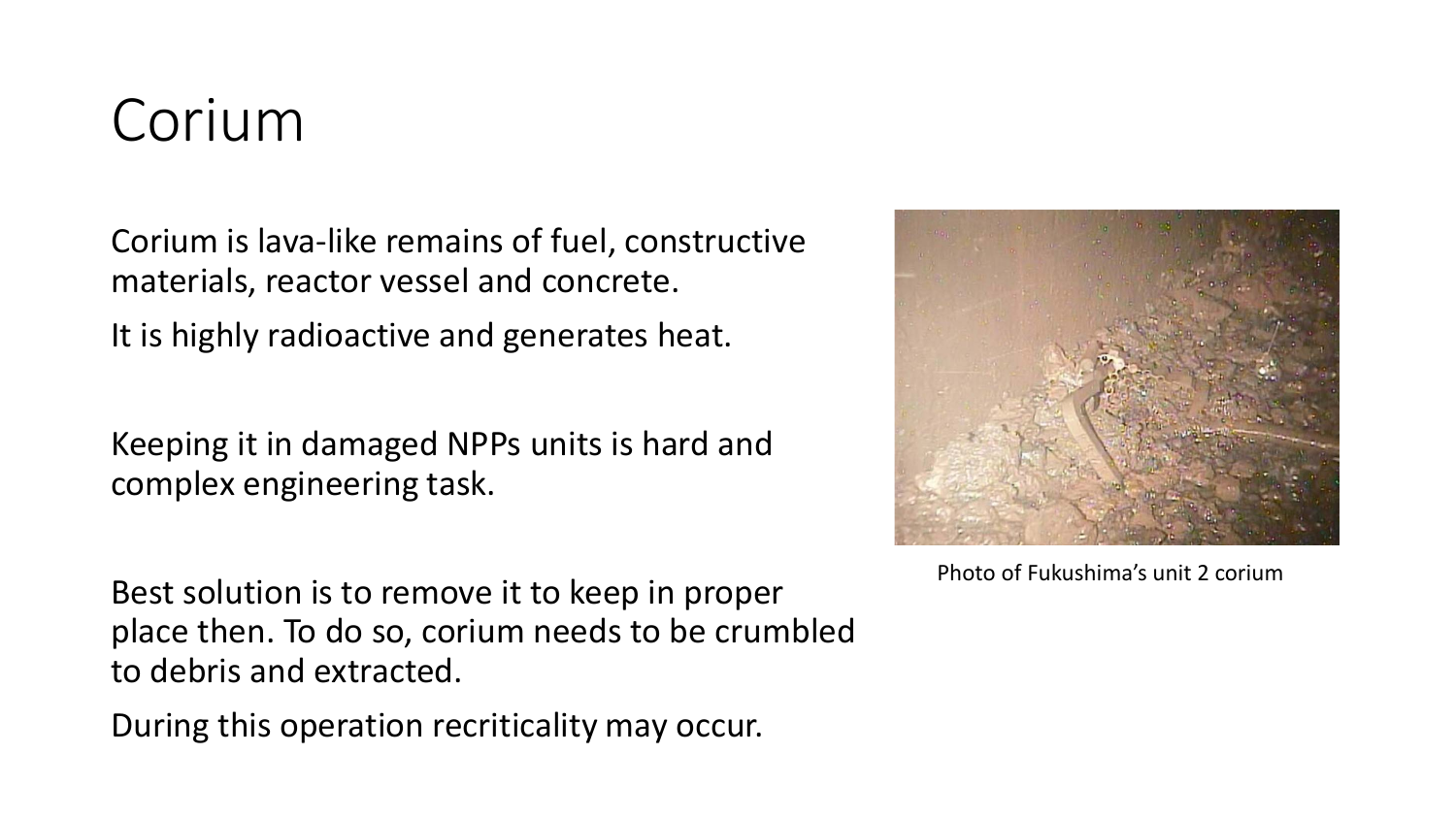# System of debris simulation cases

Three cases were planned to be dealt with:

- 1. Preliminary analysis of codes and methods with simple model <- done
- 2. Modeling high amount of debris particles  $\leq$  in progress

3. Modeling weak coupled neutronic system

Benchmark for justification of safety of debris handling operation will be created based on the experience gained by solving these cases.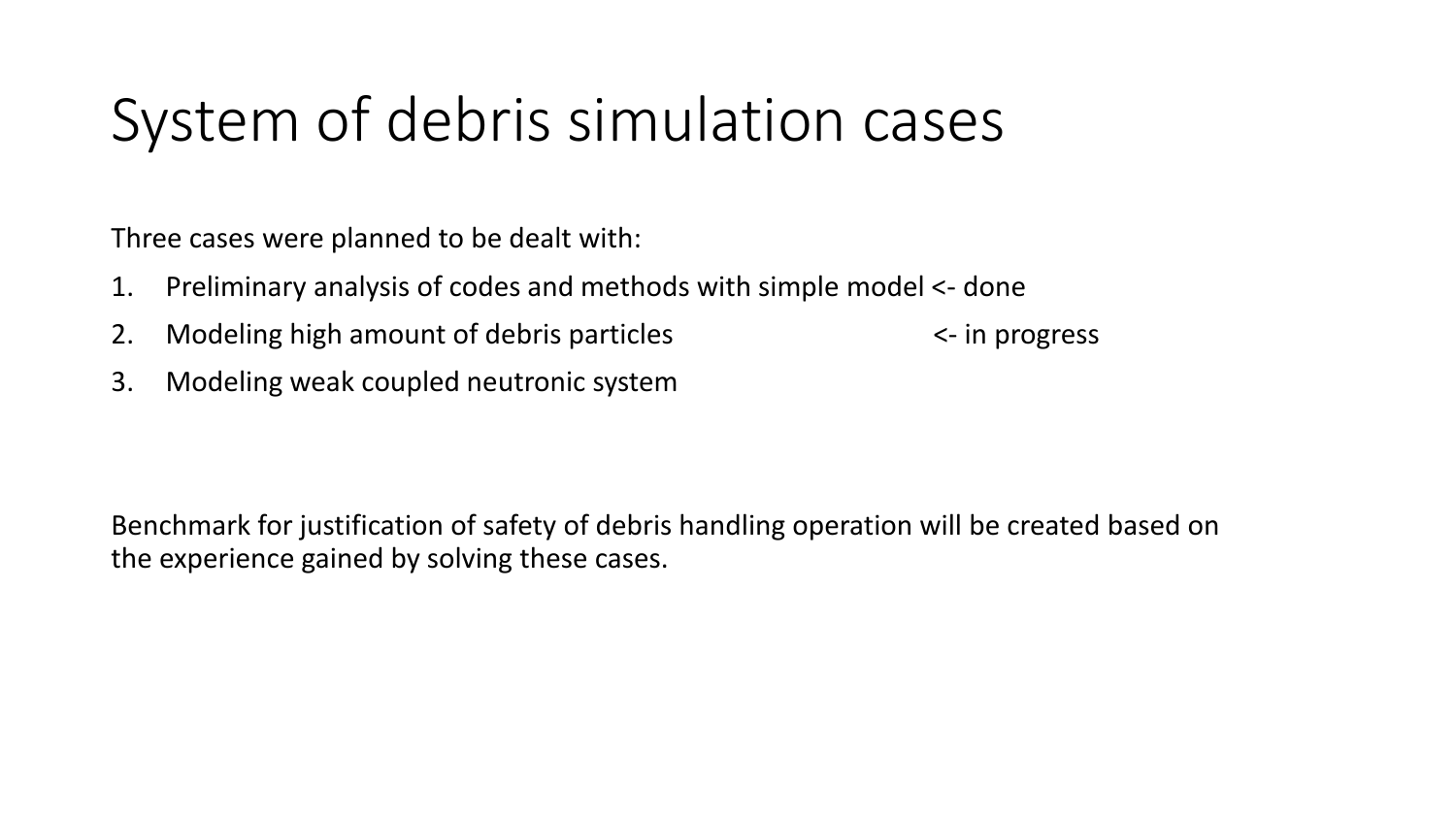# Simple falling debris model



CFD Simulation via ParticleWorks code\*: 1000 cubes fall to the water Process takes approximately 1 sec

Five system frames were chosen for further neutronic analysis

*\* Muramoto T., Nishiyama J., Obara T. Numerical analysis of criticality of fuel debris falling in water // Ann. Nucl. Energy, 2019. Vol. 131. P. 112–122.*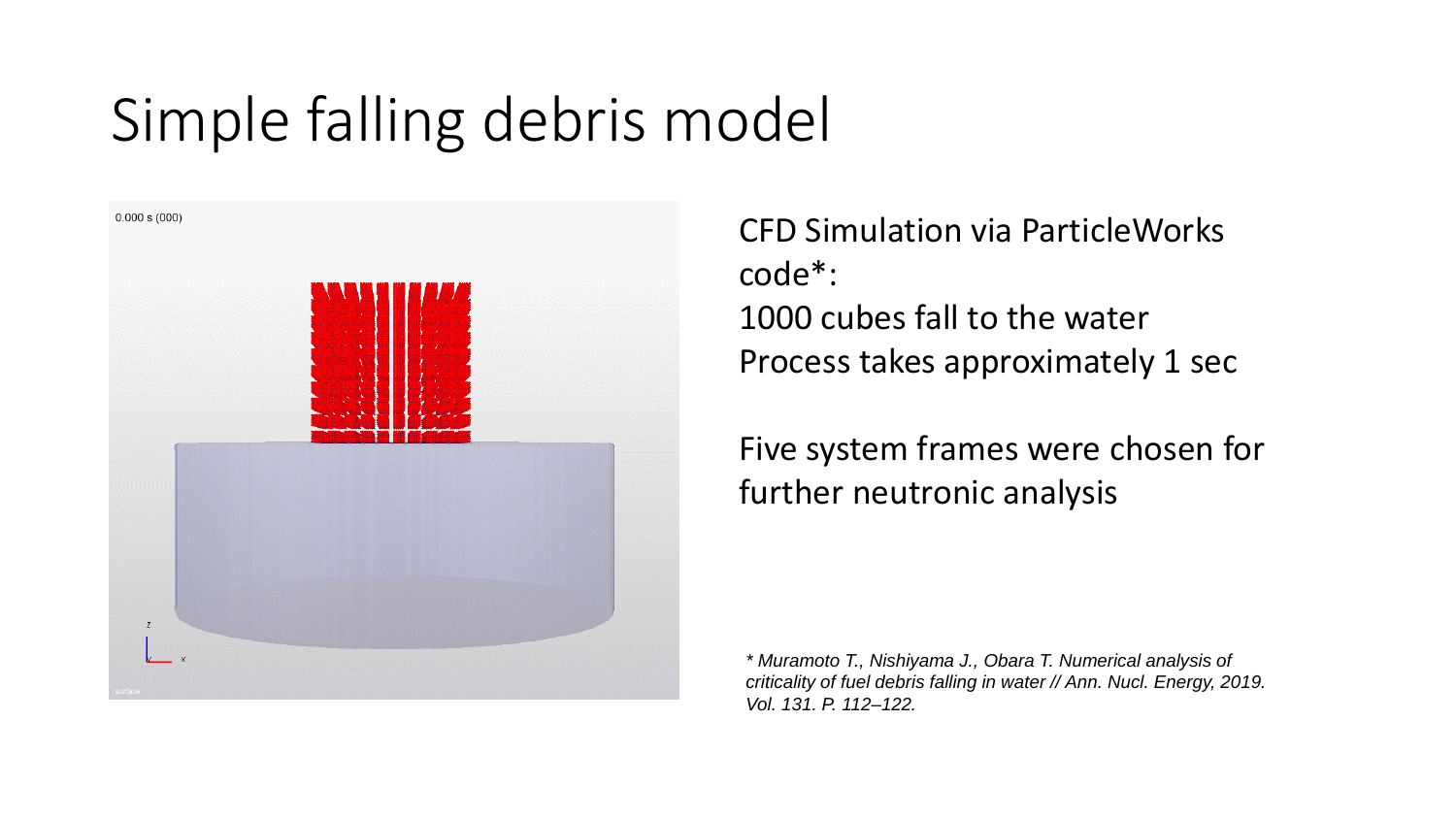# Falling debris model

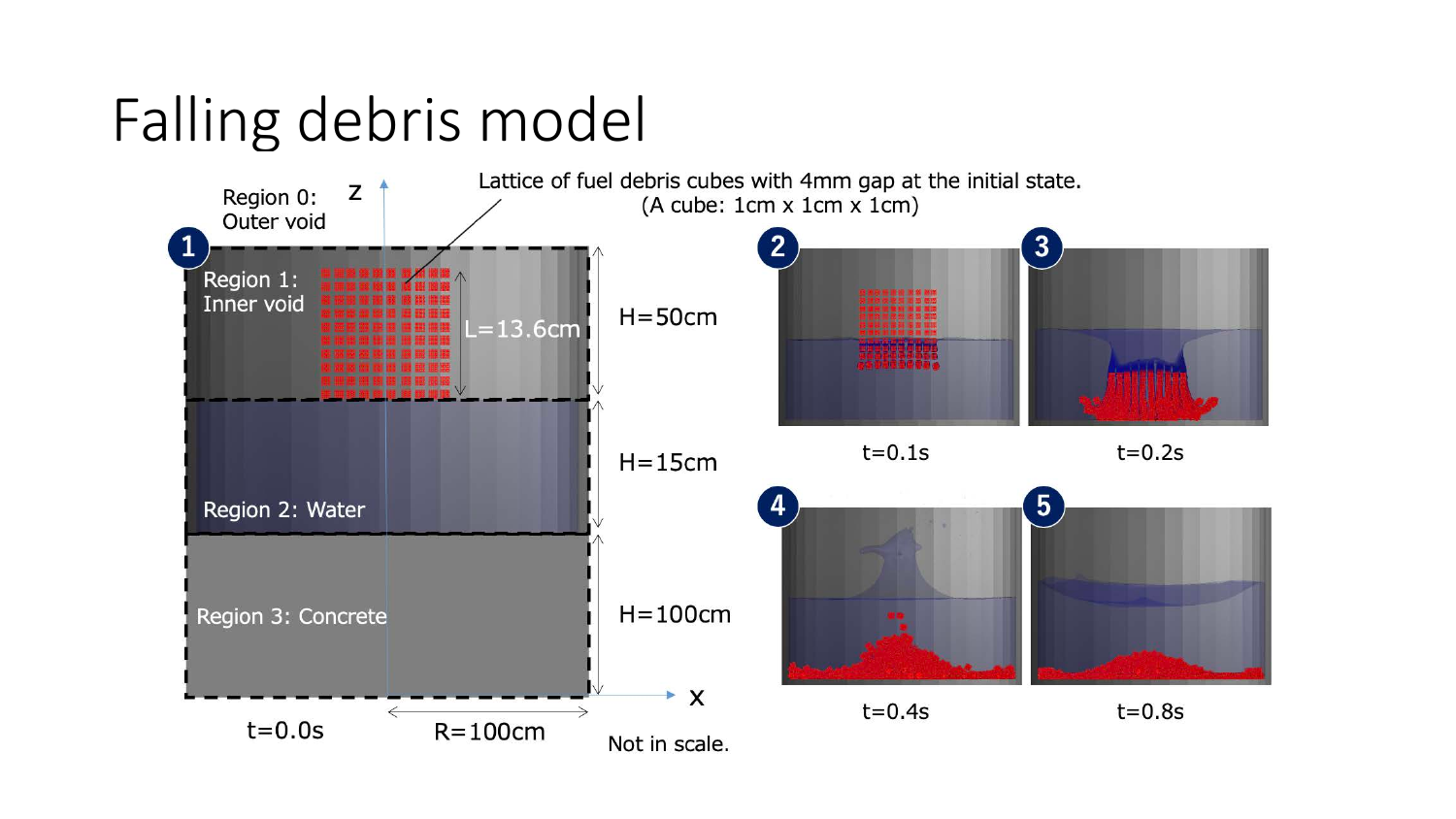## Codes and conditions

Three codes were used:

- Serpent
- MVP (Japan Nuclear Science and Engineering Center JAEA)
- MCU (Russia Kurchatov Institute)

Calculation conditions for all codes are the same: isotopic compositions, temperatures,  $XSLib - ENDF-B/7.0$ , target std.dev. for Keff  $-0.01\%$ .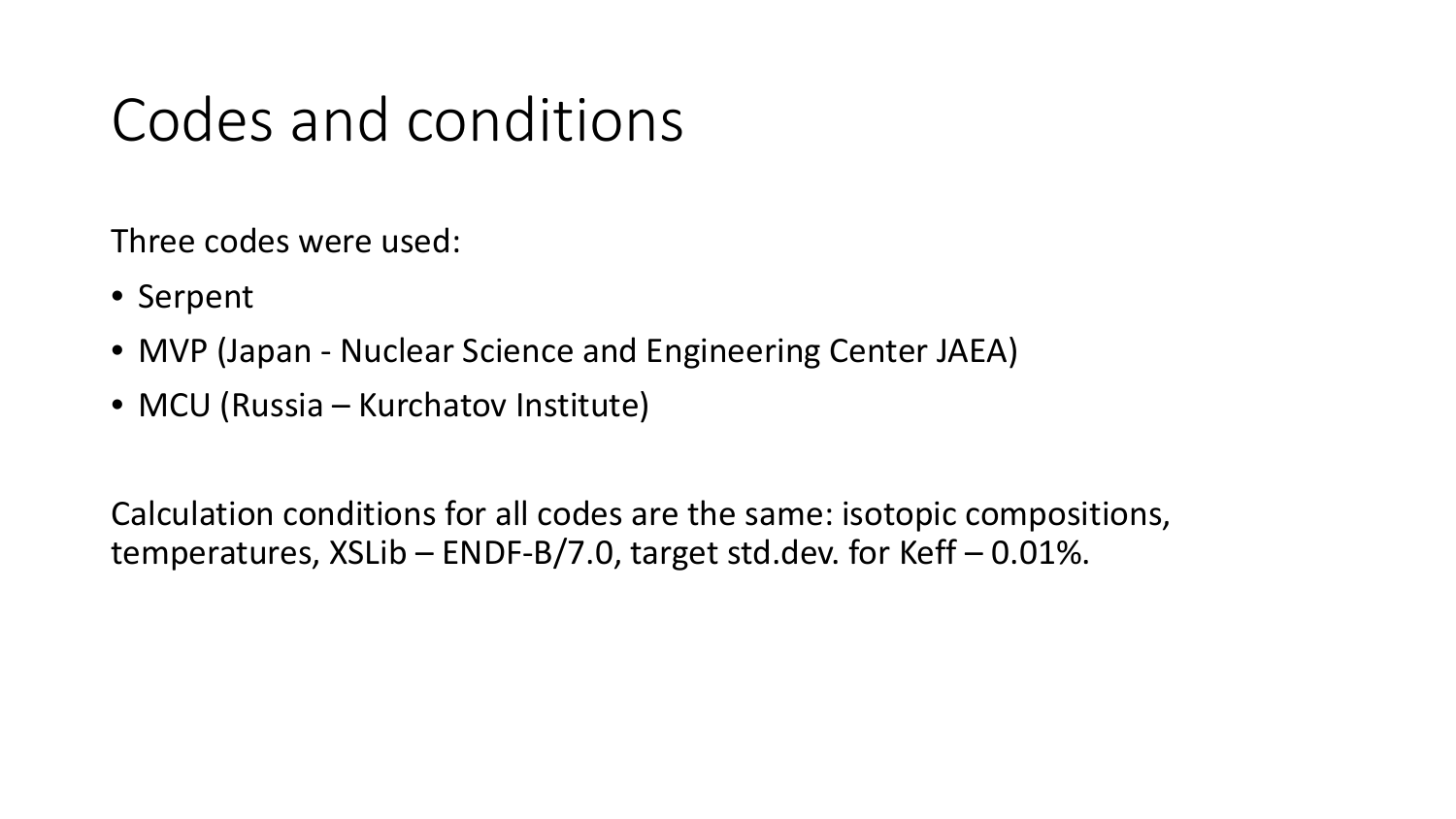#### Brief results overview



Multiplication factors and relative errors Meutron flux for frame 0.2 sec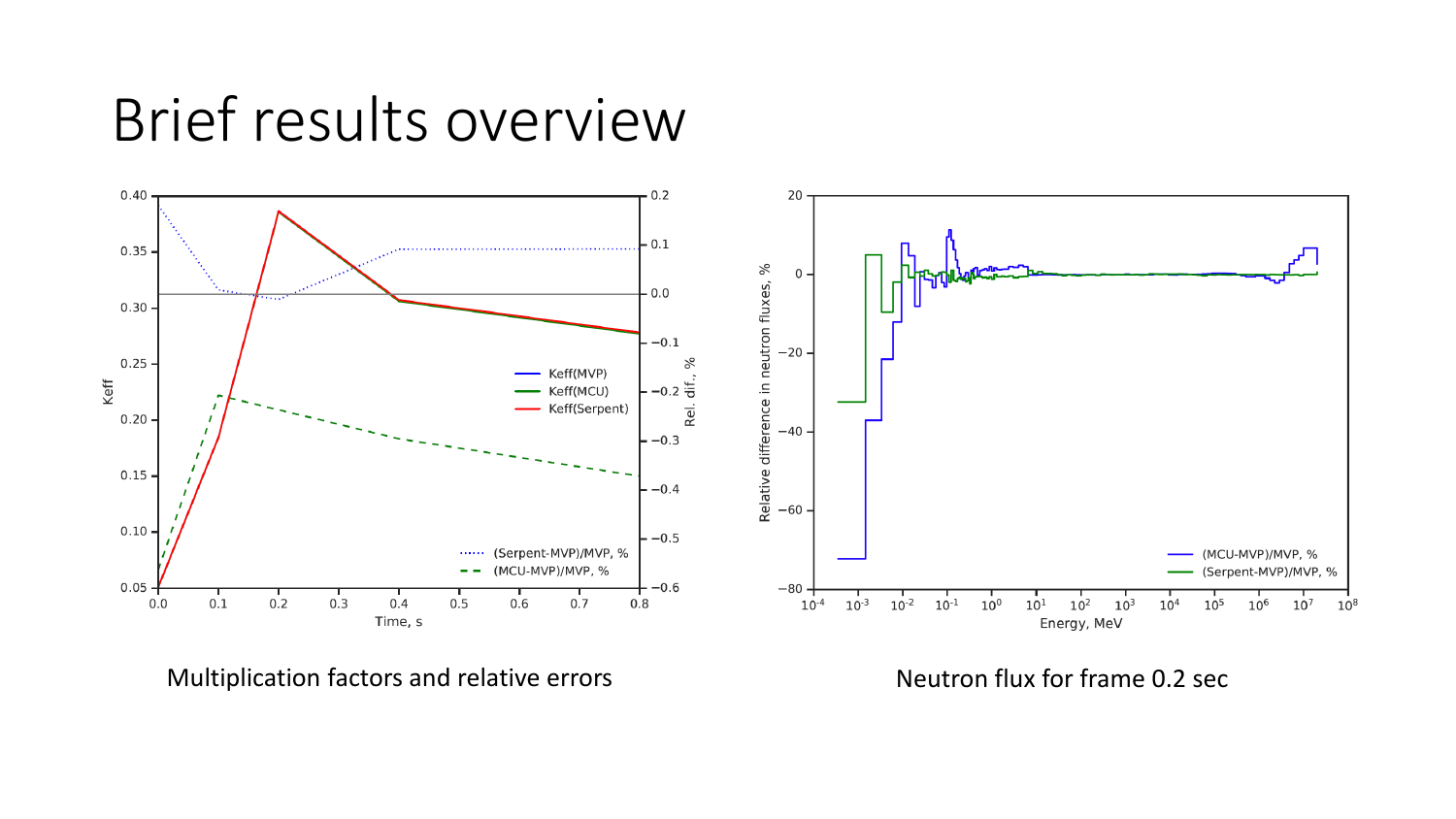# Default Serpent model

- each cube is unique cell
- single universe
- extremely poor performance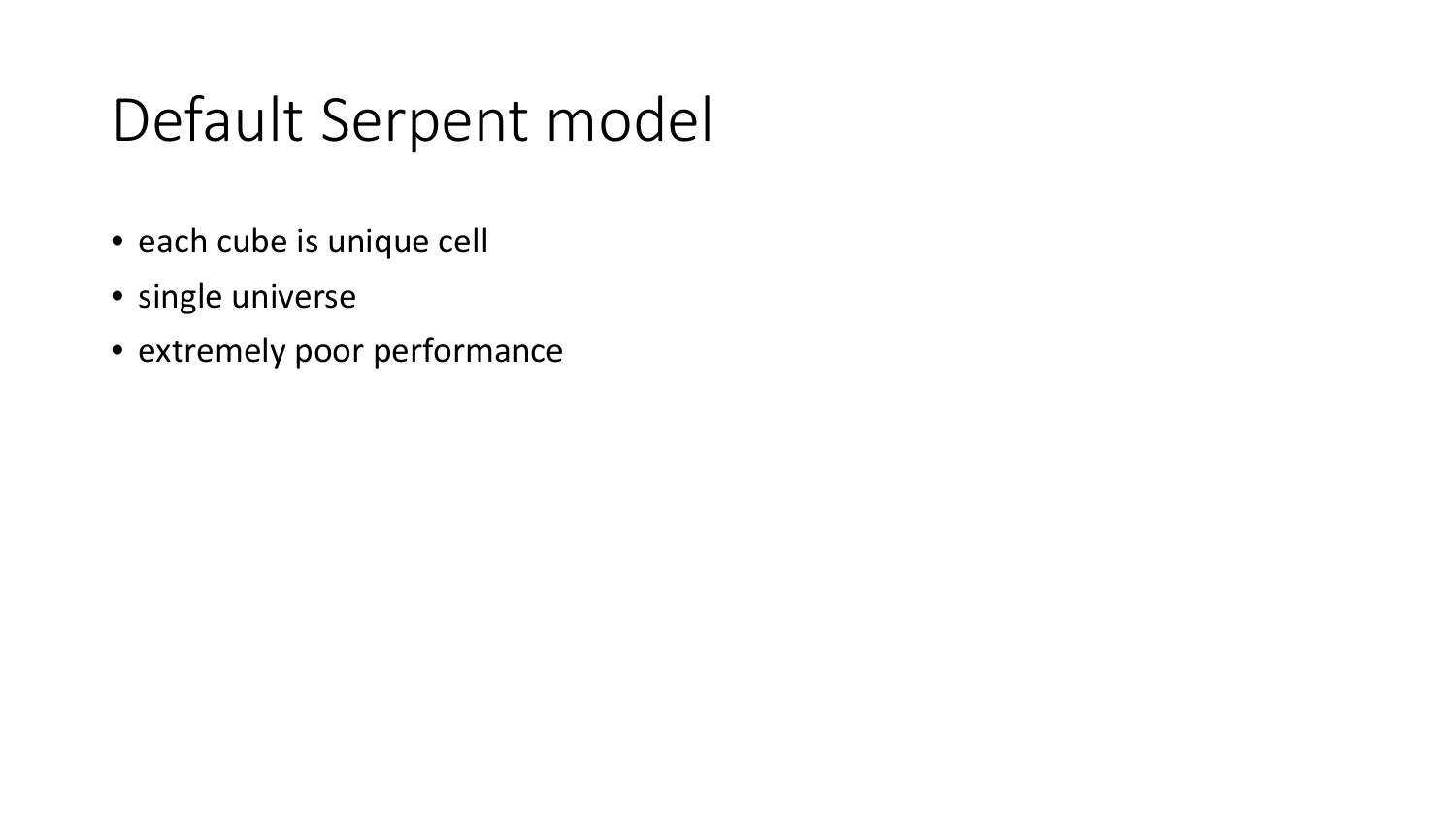# Optimization: Delta-tracking

It appears to be, that by default delta-tracking is not used for some energy regions of the model.

| Frame | Performance (relative to default) |  |  |
|-------|-----------------------------------|--|--|
|       | 1.42                              |  |  |
|       | 8.13                              |  |  |
|       | 7.17                              |  |  |
| 3     | 5.70                              |  |  |
|       | 5.77                              |  |  |

For such geometry it has significant impact.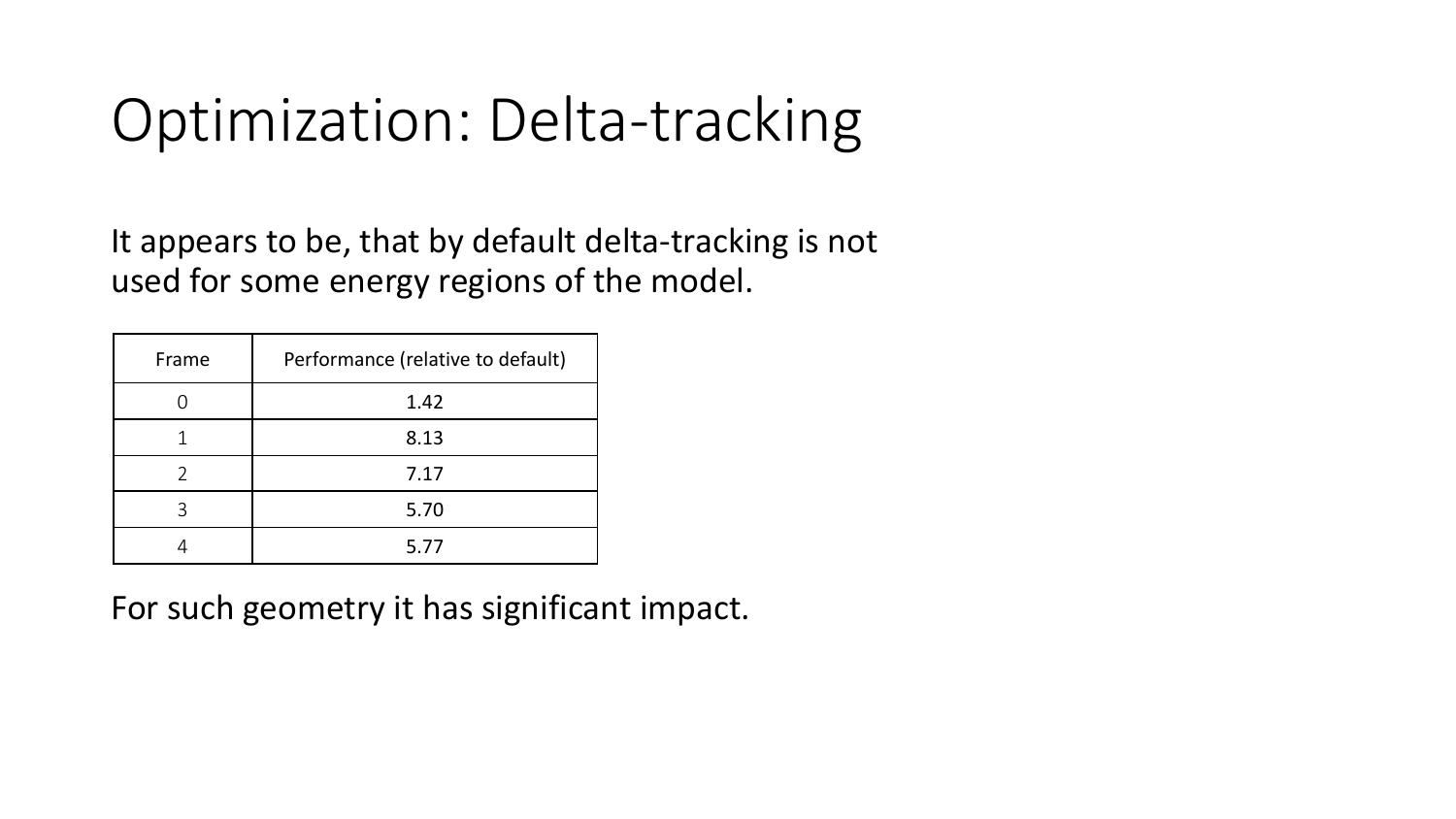# Optimization: Debris region separation

Complex part of geometry relatively small

This part can be placed in another universe

| Frame | Performance (relative to default) |  |  |  |
|-------|-----------------------------------|--|--|--|
|       | 8.31                              |  |  |  |
|       | 5.37                              |  |  |  |
|       | 2.59                              |  |  |  |
| ς     | 2.08                              |  |  |  |
|       | 3.60                              |  |  |  |

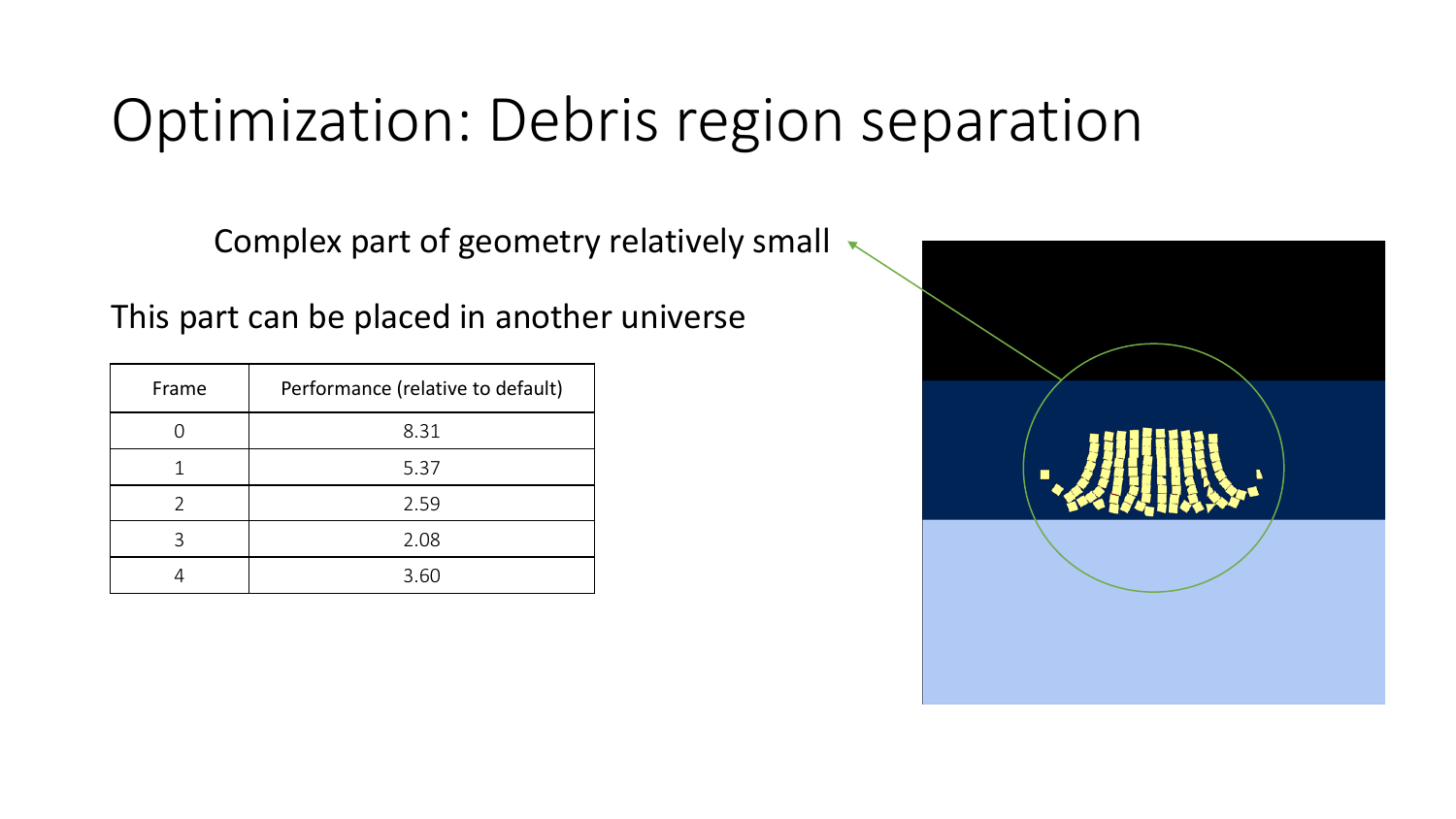# Optimization: Explicit stochastic geometry

ESG structure is set of spheres placed in background geometry

| Each s<br>radius |  | X1 Y1 Z1 R1 U1<br>X2 Y2 Z2 R2 U2 |  |
|------------------|--|----------------------------------|--|
|                  |  | .                                |  |
|                  |  | XN YN ZN RN UN                   |  |

phere has its own position, and universe filling it

This geometry type is more flexible that STGM, which is essential for debris related task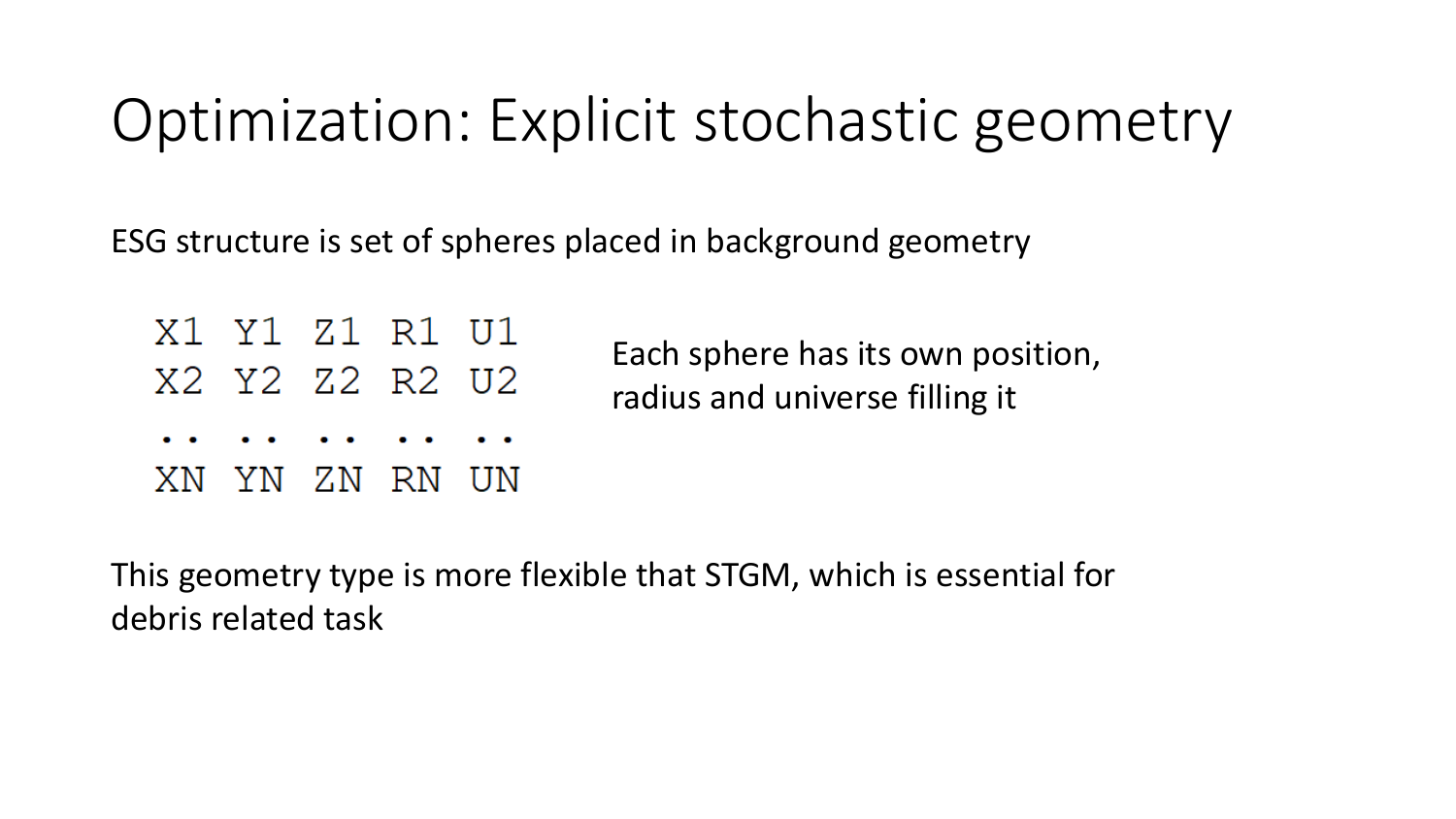# Optimization: Explicit stochastic geometry

Geometry construction pipeline:

- 1. Extract 1000 spherical parts of default geometry
- 2. Create universe for each spherical part
- 3. Fill elements in ESG with these universes (coordinates of ESG spheres are coordinates of corresponding cubes)

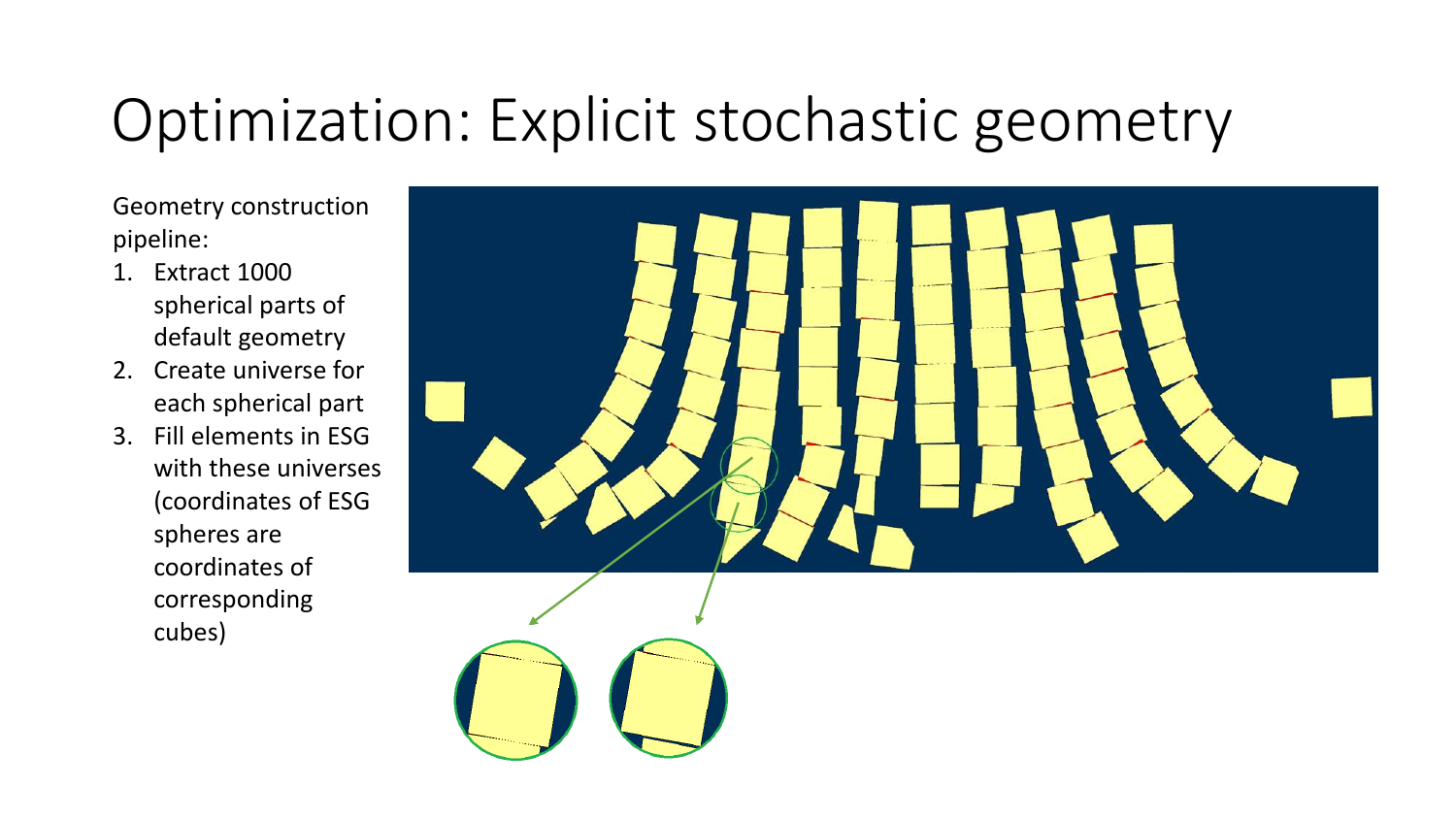## Optimization: Explicit stochastic geometry

Using of ESG greatly affects performance

| Frame | Performance (relative to default) |  |  |
|-------|-----------------------------------|--|--|
|       | 5.30                              |  |  |
|       | 6.43                              |  |  |
|       | 44.34                             |  |  |
|       | 60.26                             |  |  |
|       | 67.49                             |  |  |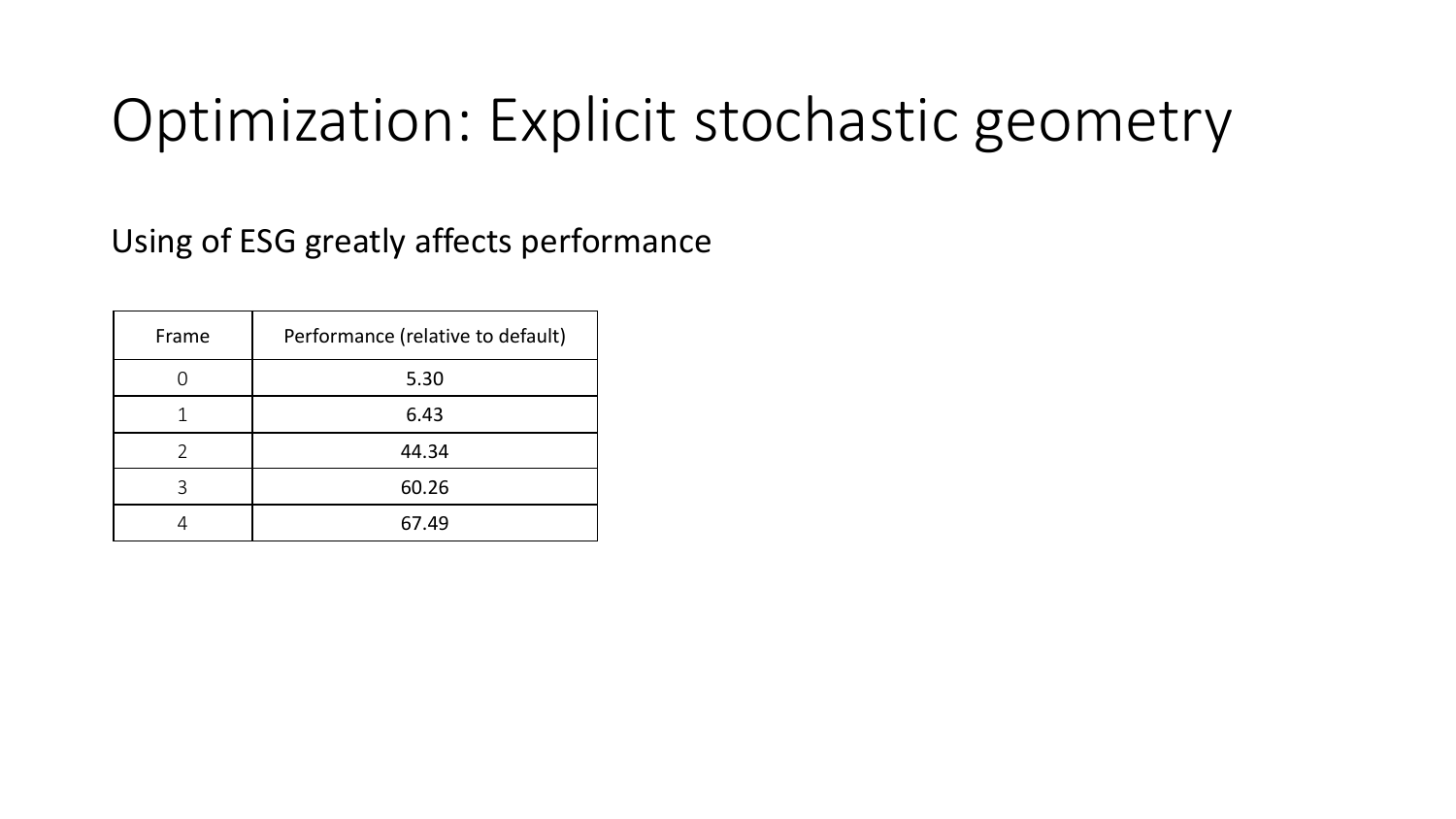# Optimization effectiveness

| Frame    | Performance (relative to<br>default), expected | obtained | Performance (relative to default), Simulation time (1E+7 neutrons),  <br>$min*$ |
|----------|------------------------------------------------|----------|---------------------------------------------------------------------------------|
| $\Omega$ | 62.54                                          | 14.89    | 2.15                                                                            |
|          | 280.72                                         | 76.63    | 2.61                                                                            |
|          | 823.41                                         | 51.65    | 4.86                                                                            |
| 3        | 714.44                                         | 66.67    | 4.14                                                                            |
| 4        | 1401.90                                        | 73.65    | 4.06                                                                            |

\*20 threads on Intel(R) Xeon(R) Gold 6230 2.10GHz